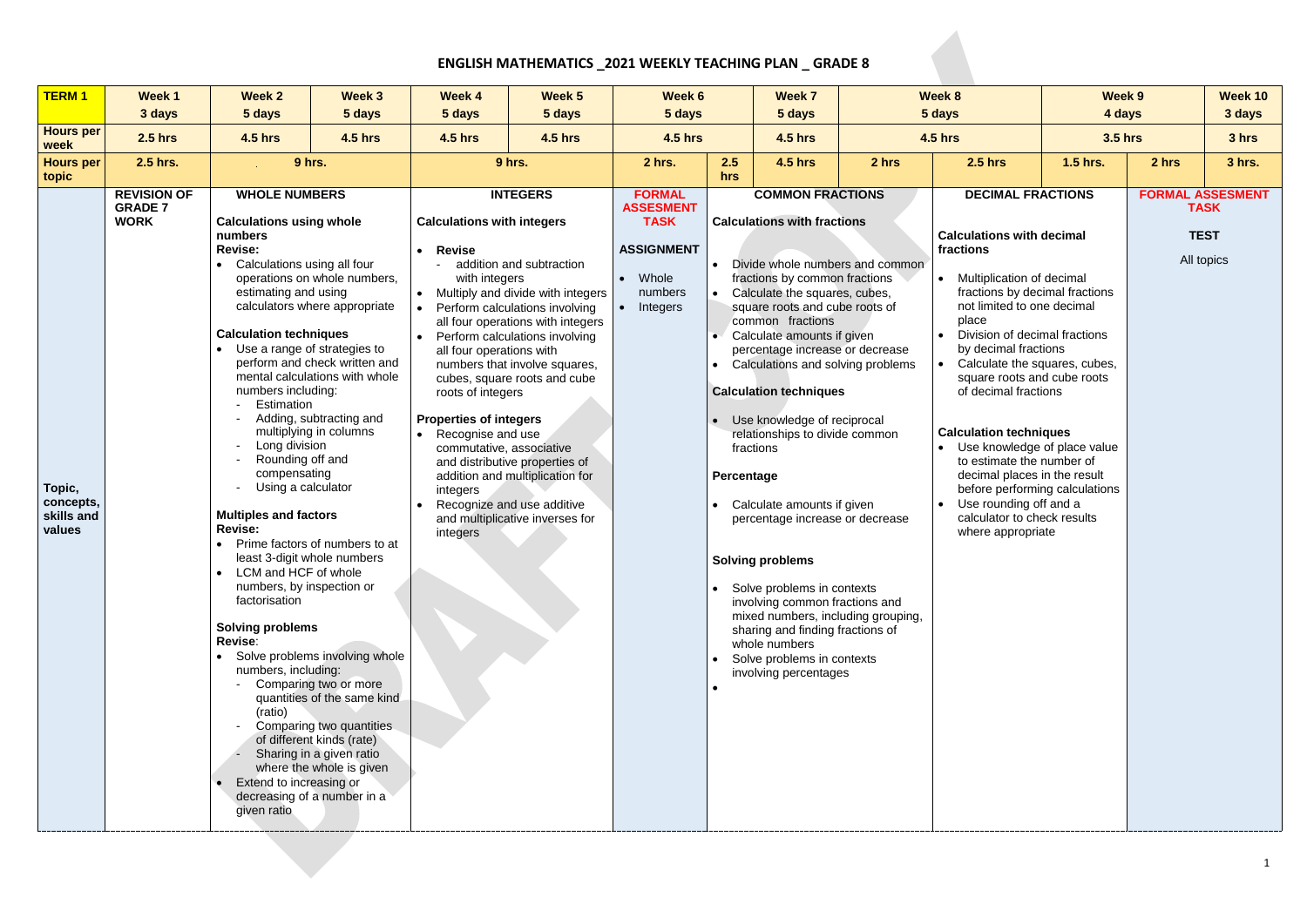|                                                    | Solve problems that involve<br>whole numbers, percentages<br>and decimal fractions in<br>financial contexts such as:                                                                                                                                                                                                                                                                                                                                                                                                                                                                                                                                               |                                                                                                                                                                                                                                                                                                                                                  |                                                                                                                                                                                                                                                                                                                                                                                                                                                                                                                                                                                                                                                                                                                                                                                                                                                                                                                                                                                                                                                                                                                                                                                                                                                      |  |
|----------------------------------------------------|--------------------------------------------------------------------------------------------------------------------------------------------------------------------------------------------------------------------------------------------------------------------------------------------------------------------------------------------------------------------------------------------------------------------------------------------------------------------------------------------------------------------------------------------------------------------------------------------------------------------------------------------------------------------|--------------------------------------------------------------------------------------------------------------------------------------------------------------------------------------------------------------------------------------------------------------------------------------------------------------------------------------------------|------------------------------------------------------------------------------------------------------------------------------------------------------------------------------------------------------------------------------------------------------------------------------------------------------------------------------------------------------------------------------------------------------------------------------------------------------------------------------------------------------------------------------------------------------------------------------------------------------------------------------------------------------------------------------------------------------------------------------------------------------------------------------------------------------------------------------------------------------------------------------------------------------------------------------------------------------------------------------------------------------------------------------------------------------------------------------------------------------------------------------------------------------------------------------------------------------------------------------------------------------|--|
| <b>Prerequis</b><br>ite skill/<br>pre-<br>knowledg | Multiplication of whole numbers  <br>to at least $12 \times 12$<br>Order and compare prime<br>numbers to at least 100<br>Calculations using all four<br>operations on whole numbers,<br>estimating and using<br>calculators where appropriate<br>Prime factors of numbers to at<br>least 3-digit whole numbers<br>LCM and HCF of numbers to at<br>least 3-digit whole numbers, by<br>inspection or factorisation<br>Solve problems involving whole<br>numbers, including:<br>- Comparing two or more<br>quantities of the same kind<br>(ratio)<br>- Comparing two quantities of<br>different kinds (rate)<br>-Sharing in a given ratio where<br>the whole is given | Count forwards and backwards<br>in integers for any interval<br>Recognise, order and compare<br>integers<br>• Add and subtract with integers<br>Recognise and use<br>commutative and associative<br>properties of addition and<br>multiplication for integers<br>Solve problems in contexts<br>involving addition and<br>subtraction of integers | Addition and subtraction to fractions<br>Count forwards and<br>where one denominator is not a<br>backwards in decimals<br>multiple of the other<br>Multiplication of common fractions,<br>Compare and order decimal<br>including mixed numbers, not<br>fractions<br>limited to fractions where one<br>Rounding off decimal fractions<br>denominator is a multiple of another<br>Addition and subtraction of<br>Converting mixed numbers to<br>decimal<br>common fractions<br>fractions of at least three<br>Use knowledge of multiples and<br>decimal places<br>factors to write fractions in the<br>Multiplication of decimal<br>simplest form before or after<br>fractions by whole numbers<br>calculations<br>and decimals<br>Use knowledge of equivalent<br>Division of decimal fractions<br>fractions to add and subtract<br>by whole numbers<br>common fractions in order to<br>Use knowledge of Place value<br>perform calculations with them<br>to estimate the number of<br>Calculate the percentage of part of<br>decimal places in the result<br>a whole<br>before performing calculations<br>Calculate percentage increase or<br>Use rounding off and a<br>decrease of whole numbers<br>calculator to check results<br>where appropriate |  |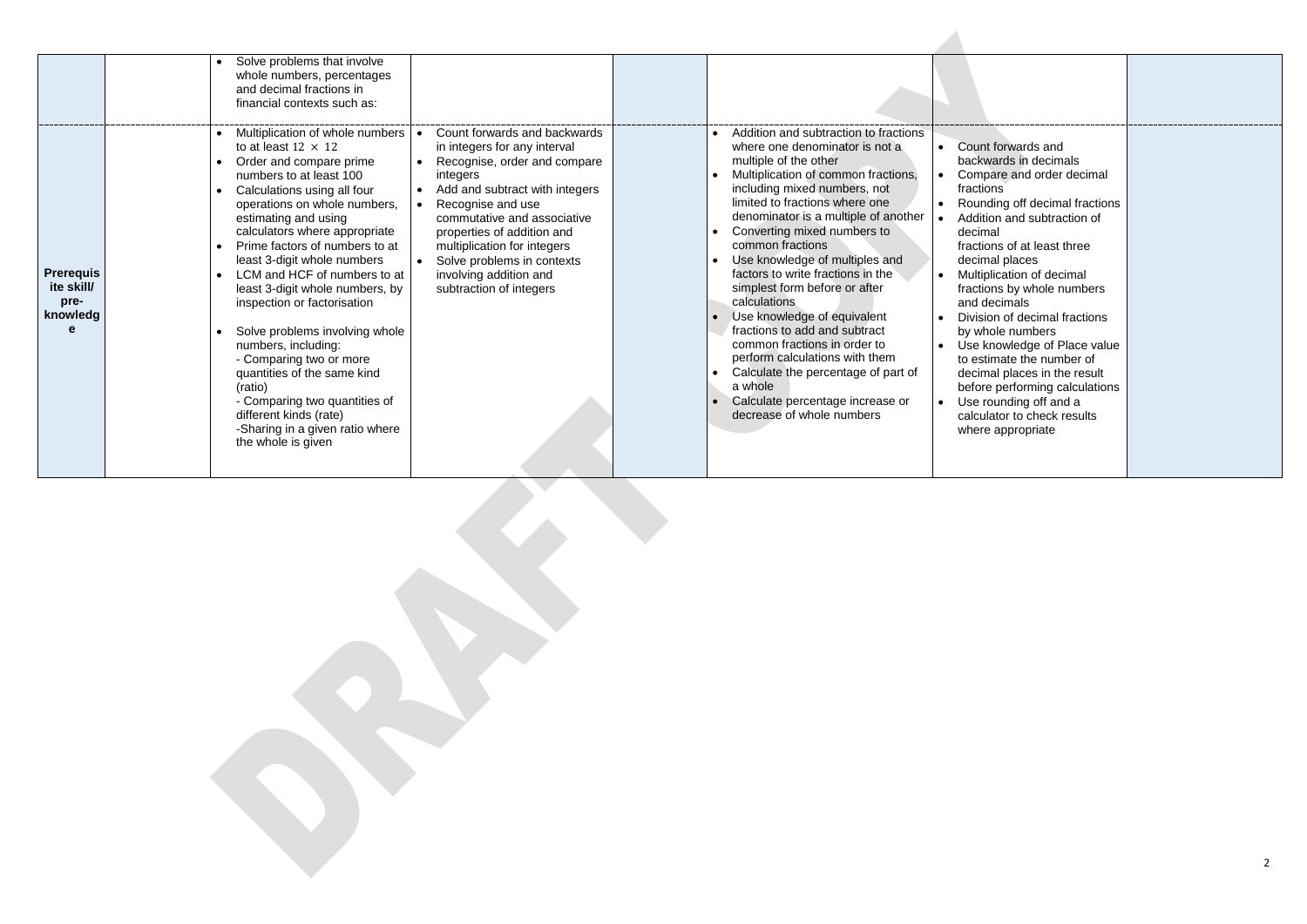| <b>TERM 2</b>                               | Week <sub>1</sub><br>4 days                                                                                                                                                                                                                                                                                                                                                                                                     |                            | <b>Week 2</b><br>5 days                                                                                                                                                                                                                                                                                                                                                                              | Week 3 Week 4<br>5 days<br>3 days                                                                                                                                                                                                                                                                                                                                                                                                                                                                                                                                                                                                                                                  | Week 5<br>5 days                                                                                                                                                                                                                                                                                                                                                                                                                                                                                                                                                                                                                          | Week 6<br>5 days                                                                                                     | Week 7<br>5 days                                                                                                     |                                                                                                                                                                                            | Week 8<br>5 days                                                                                                                                                                                                                                                                                                                                                                                                                                                                                                                                                                       | Week 9<br>5 days                                                                                                                                                                                                                                                                                                                                                                                                                                                                                                                                                                       | Week 10<br>4 days | Week 11<br>5 days                                                                        |
|---------------------------------------------|---------------------------------------------------------------------------------------------------------------------------------------------------------------------------------------------------------------------------------------------------------------------------------------------------------------------------------------------------------------------------------------------------------------------------------|----------------------------|------------------------------------------------------------------------------------------------------------------------------------------------------------------------------------------------------------------------------------------------------------------------------------------------------------------------------------------------------------------------------------------------------|------------------------------------------------------------------------------------------------------------------------------------------------------------------------------------------------------------------------------------------------------------------------------------------------------------------------------------------------------------------------------------------------------------------------------------------------------------------------------------------------------------------------------------------------------------------------------------------------------------------------------------------------------------------------------------|-------------------------------------------------------------------------------------------------------------------------------------------------------------------------------------------------------------------------------------------------------------------------------------------------------------------------------------------------------------------------------------------------------------------------------------------------------------------------------------------------------------------------------------------------------------------------------------------------------------------------------------------|----------------------------------------------------------------------------------------------------------------------|----------------------------------------------------------------------------------------------------------------------|--------------------------------------------------------------------------------------------------------------------------------------------------------------------------------------------|----------------------------------------------------------------------------------------------------------------------------------------------------------------------------------------------------------------------------------------------------------------------------------------------------------------------------------------------------------------------------------------------------------------------------------------------------------------------------------------------------------------------------------------------------------------------------------------|----------------------------------------------------------------------------------------------------------------------------------------------------------------------------------------------------------------------------------------------------------------------------------------------------------------------------------------------------------------------------------------------------------------------------------------------------------------------------------------------------------------------------------------------------------------------------------------|-------------------|------------------------------------------------------------------------------------------|
| <b>Hours per</b><br>week                    | <b>3.5 hrs</b>                                                                                                                                                                                                                                                                                                                                                                                                                  |                            | 4.5 hrs.                                                                                                                                                                                                                                                                                                                                                                                             | 4.5hr<br><b>2.5 hrs</b><br>S.                                                                                                                                                                                                                                                                                                                                                                                                                                                                                                                                                                                                                                                      | 4.5 hrs.                                                                                                                                                                                                                                                                                                                                                                                                                                                                                                                                                                                                                                  | 4.5 hrs.                                                                                                             | 4.5 hrs.                                                                                                             |                                                                                                                                                                                            | 4.5 hrs.                                                                                                                                                                                                                                                                                                                                                                                                                                                                                                                                                                               | 4.5 hrs.                                                                                                                                                                                                                                                                                                                                                                                                                                                                                                                                                                               | 3.5 hrs.          | 4.5 hrs.                                                                                 |
| <b>Hours per</b><br>topic                   | 3.5 hrs.                                                                                                                                                                                                                                                                                                                                                                                                                        | 1.5 hrs.<br>3 hrs<br>7 hrs |                                                                                                                                                                                                                                                                                                                                                                                                      | 9 hrs.                                                                                                                                                                                                                                                                                                                                                                                                                                                                                                                                                                                                                                                                             |                                                                                                                                                                                                                                                                                                                                                                                                                                                                                                                                                                                                                                           | 2 hrs.                                                                                                               | 2.5 hrs.<br><b>4.5 hrs</b>                                                                                           |                                                                                                                                                                                            | 4.5 hrs.                                                                                                                                                                                                                                                                                                                                                                                                                                                                                                                                                                               | 3.5 hrs.                                                                                                                                                                                                                                                                                                                                                                                                                                                                                                                                                                               | <b>4.5 hrs</b>    |                                                                                          |
| Topic,<br>concepts,<br>skills and<br>values | <b>DECIMAL FRACTIONS</b><br><b>Calculations with decimal</b><br>fractions<br>• Revise<br>Multiplication of decimal<br>fractions by decimal<br>fractions not limited to<br>one decimal place<br>Division of decimal<br>fractions by decimal<br>fractions<br>Calculate the squares,<br>cubes, square roots and<br>cube roots of decimal<br>fractions<br><b>Solving problems</b><br>Solve problems in context<br>involving decimal |                            | Revise compare and<br>exponential form<br>• Compare and represent<br>numbers in scientific<br>exponents<br>in exponential form<br>exponents, limited to:<br>$(a^m)^n = a^{m \times n}$<br>$a^0=1$<br>appropriate laws of<br>square and cube roots<br>Perform calculations<br>cube roots of integers<br>Calculate the squares,<br><b>Solving problems</b><br>involving numbers in<br>exponential form | <b>EXPONENTS</b><br><b>Comparing and representing</b><br>numbers in exponential form<br>represent whole numbers in<br>integers in exponential form<br>Compare and represent<br>notation, limited to positive<br><b>Calculations using numbers</b><br>Establish general laws of<br>$a^m \times a^n = a^{m+n}$<br>$a^m \div a^n = a^{m-n}$ if $m > n$<br>$(a \times t)^n = a^n \times t^n$<br>Recognise and use the<br>operations using numbers<br>involving exponents and<br>involving all four operations<br>with numbers that involve<br>squares, cubes, square and<br>cubes, square and cube<br>roots of rational numbers<br>Solve problems in contexts<br>Compare and represent | <b>NUMERIC AND GEOMETRIC</b><br><b>PATTERNS</b><br>Investigate and extend patterns<br>Revise investigate and extend<br>numeric and geometric<br>patterns looking for<br>relationships between<br>numbers, including patterns:<br>diagram form<br>involving a constant<br>difference or ratio<br>represented in tables<br>numeric and geometric<br>patterns looking for<br>relationships between<br>numbers, including patterns<br>represented algebraically<br>Describe and justify the<br>$\bullet$<br>general rules for observed<br>relationships between<br>numbers in own words or in<br>algebraic language<br>Investigate and extend | represented in physical or<br>not limited to sequences<br>of learner's own creation<br>Extend investigate and extend | <b>FORMAL</b><br><b>ASSESSMENT</b><br><b>TASK</b><br><b>INVESTIG</b><br><b>ATION</b><br>Exponents<br><b>Patterns</b> | Input and output values<br>relationships using:<br>tables<br>formulae<br>relationships using<br>equations<br><b>Equivalent forms</b><br>presented:<br>verbally<br>in tables<br>by formulae | <b>FUNCTIONS AND</b><br><b>RELATIONSHIPS</b><br>Revise, determine input<br>values, output values or<br>rules for patterns and<br>flow diagrams<br>Extend determine input<br>values, output values or<br>rules for patterns and<br>Revise determine, interpret<br>and justify equivalence of<br>different descriptions of the<br>same relationship or rule<br>- in flow diagrams<br>by number sentences<br>Extend determine, interpret<br>and justify equivalence of<br>different descriptions of the<br>same relationship or rule<br>presented by equations<br>Determine input values, | <b>ALGEBRAIC</b><br><b>EXPRESSIONS</b><br><b>Algebraic language</b><br>Recognize and identify<br>conventions for writing<br>algebraic expressions<br>Identify and classify like<br>and unlike terms in<br>algebraic expressions<br>Recognize and identify<br>coefficients and<br>exponents in algebraic<br>expressions<br><b>Expand and simplify</b><br>algebraic expressions<br>Use commutative,<br>associative and<br>distributive laws for<br>rational numbers<br>and laws o exponents to:<br>Add and subtract like<br>terms in algebraic<br>expressions<br>Recognize and interpret |                   | <b>FORMAL</b><br><b>ASSESMENT TASK</b><br><b>TEST</b><br>All Term 1 and Term 2<br>topics |
| <b>Prerequis</b><br>ite skill/<br>pre-      | Count forwards and<br>$\bullet$<br>backwards in decimals                                                                                                                                                                                                                                                                                                                                                                        |                            | whole numbers in                                                                                                                                                                                                                                                                                                                                                                                     | exponential form: $a^b = a \times$                                                                                                                                                                                                                                                                                                                                                                                                                                                                                                                                                                                                                                                 | numeric and geometric<br>patterns looking for                                                                                                                                                                                                                                                                                                                                                                                                                                                                                                                                                                                             |                                                                                                                      |                                                                                                                      | using:                                                                                                                                                                                     | output values or rules for<br>patterns and relationships                                                                                                                                                                                                                                                                                                                                                                                                                                                                                                                               | rules or relationships<br>represented in symbolic<br>form                                                                                                                                                                                                                                                                                                                                                                                                                                                                                                                              |                   |                                                                                          |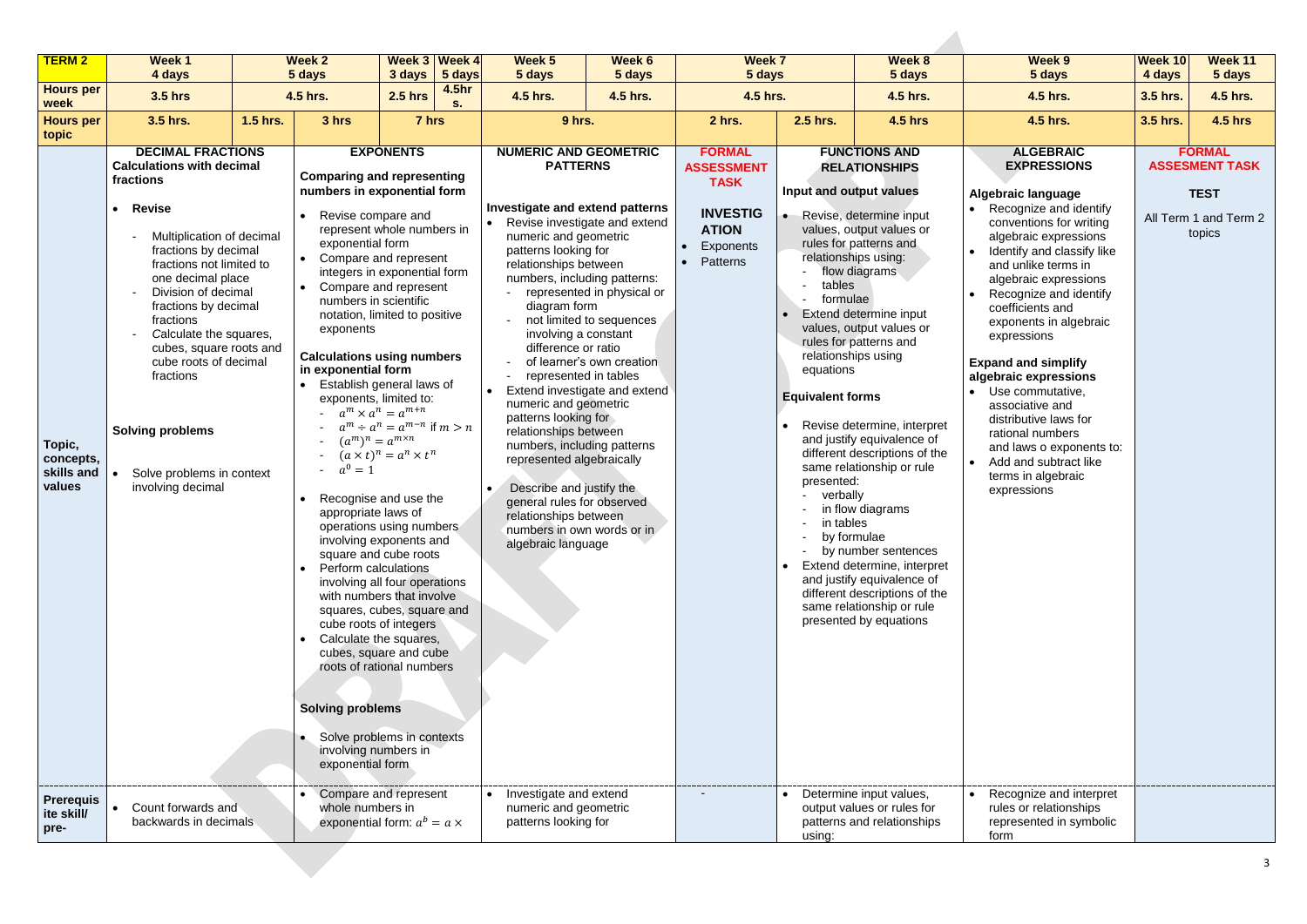| Identify variables and<br>constants in given<br>formulae and/or<br>equations |  |
|------------------------------------------------------------------------------|--|
|                                                                              |  |
|                                                                              |  |
|                                                                              |  |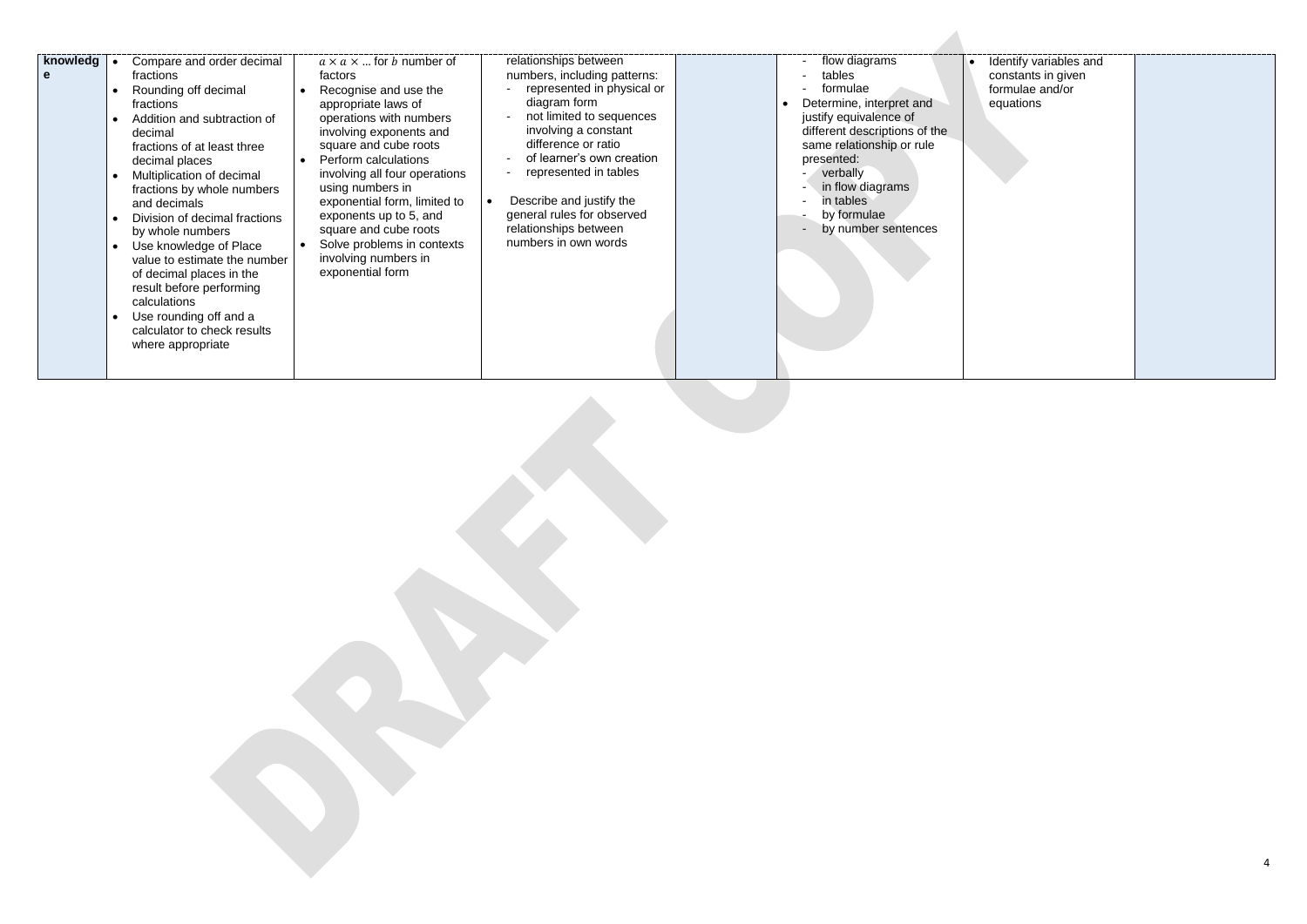| ek 7                        | Week 8                                                                                   | Week 9   | Week 10         | Week 11                        |  |  |  |  |
|-----------------------------|------------------------------------------------------------------------------------------|----------|-----------------|--------------------------------|--|--|--|--|
| days                        | 5 days                                                                                   | 5 days   | 5 days          | 4 days                         |  |  |  |  |
| hrs.                        | 4.5 hrs.                                                                                 | 4.5 hrs. | 4.5 hrs.        | 4 hrs                          |  |  |  |  |
|                             |                                                                                          |          |                 |                                |  |  |  |  |
| <b>3.5 hrs</b>              | 4.5 hrs.                                                                                 | 4.5 hrs. | 4.5 hrs.        | 4 hrs                          |  |  |  |  |
|                             | <b>GEOMETRY OF 2D SHAPES</b>                                                             |          | <b>REVISION</b> | <b>FORMAL</b><br><b>ASSESM</b> |  |  |  |  |
|                             | <b>Classifying 2D shapes</b>                                                             |          |                 | <b>ENT</b><br><b>TASK</b>      |  |  |  |  |
| $\bullet$<br>distinguishing | Identify and write clear definitions of<br>triangles in terms of their sides and angles, |          |                 | <b>TEST</b>                    |  |  |  |  |
| between:                    |                                                                                          |          |                 |                                |  |  |  |  |
|                             | equilateral triangles<br>- isosceles triangles                                           |          |                 | All topics                     |  |  |  |  |
| $\overline{\phantom{0}}$    | right-angled triangles                                                                   |          |                 |                                |  |  |  |  |
| <b>Constructions</b>        |                                                                                          |          |                 |                                |  |  |  |  |
|                             | <b>PROVIDE LEARNERS WITH ACCURATELY</b>                                                  |          |                 |                                |  |  |  |  |
|                             | <b>CONSTRUCTED FIGURES TO</b><br><b>INVESTIGATE THE PROPERTIES OF</b>                    |          |                 |                                |  |  |  |  |
| <b>TRIANGLES</b>            |                                                                                          |          |                 |                                |  |  |  |  |
|                             | <b>Investigating properties of geometric</b>                                             |          |                 |                                |  |  |  |  |
| figures                     | Investigate the angles in a triangle,                                                    |          |                 |                                |  |  |  |  |
| focusing on:                |                                                                                          |          |                 |                                |  |  |  |  |
|                             | the sum of the interior angles of<br>triangles                                           |          |                 |                                |  |  |  |  |
| -<br>triangle               | the size of angles in an equilateral                                                     |          |                 |                                |  |  |  |  |
|                             | the sides and base angles of an                                                          |          |                 |                                |  |  |  |  |
|                             | isosceles triangle                                                                       |          |                 |                                |  |  |  |  |
|                             | <b>Classifying 2D shapes</b>                                                             |          |                 |                                |  |  |  |  |
| $\bullet$                   | Identify and write clear definitions of                                                  |          |                 |                                |  |  |  |  |
|                             | quadrilaterals in terms of their sides and<br>angles, distinguishing                     |          |                 |                                |  |  |  |  |
| between:                    |                                                                                          |          |                 |                                |  |  |  |  |
|                             | parallelogram<br>rectangle                                                               |          |                 |                                |  |  |  |  |
| square                      |                                                                                          |          |                 |                                |  |  |  |  |
| $\overline{\phantom{0}}$    | rhombus<br>trapezium                                                                     |          |                 |                                |  |  |  |  |
| kite                        |                                                                                          |          |                 |                                |  |  |  |  |
| <b>Constructions</b>        |                                                                                          |          |                 |                                |  |  |  |  |
|                             | <b>PROVIDE LEARNERS WITH ACCURATELY</b>                                                  |          |                 |                                |  |  |  |  |
|                             | <b>CONSTRUCTED FIGURES TO</b><br><b>INVESTIGATE THE PROPERTIES OF</b>                    |          |                 |                                |  |  |  |  |
| <b>QUADRILATERALS</b>       |                                                                                          |          |                 |                                |  |  |  |  |
|                             |                                                                                          |          |                 | 5                              |  |  |  |  |

| <b>TERM3</b>                                | <b>Week 1</b>                                                                                                                                                                                                                                                                                                                                                                                                                                                                                           | Week 2                                                                                                                                                                                                                                      | Week 3                                                                                                                                                              | <b>Week 4</b>                                                           | Week 5                                                                          | Week 6                                                                                                                                                                                                                                         |       | <b>Week 7</b>                                                                                                                                                                                                                                              | Week 8                                                                                                                                                                                                                                                                                                                                                                                                                                                                                                                                                                                                                                                                                                                                                                                                                | Week 9                                                                                   | Week 10         | Week <sup></sup>                                                                    |
|---------------------------------------------|---------------------------------------------------------------------------------------------------------------------------------------------------------------------------------------------------------------------------------------------------------------------------------------------------------------------------------------------------------------------------------------------------------------------------------------------------------------------------------------------------------|---------------------------------------------------------------------------------------------------------------------------------------------------------------------------------------------------------------------------------------------|---------------------------------------------------------------------------------------------------------------------------------------------------------------------|-------------------------------------------------------------------------|---------------------------------------------------------------------------------|------------------------------------------------------------------------------------------------------------------------------------------------------------------------------------------------------------------------------------------------|-------|------------------------------------------------------------------------------------------------------------------------------------------------------------------------------------------------------------------------------------------------------------|-----------------------------------------------------------------------------------------------------------------------------------------------------------------------------------------------------------------------------------------------------------------------------------------------------------------------------------------------------------------------------------------------------------------------------------------------------------------------------------------------------------------------------------------------------------------------------------------------------------------------------------------------------------------------------------------------------------------------------------------------------------------------------------------------------------------------|------------------------------------------------------------------------------------------|-----------------|-------------------------------------------------------------------------------------|
|                                             | 4 days                                                                                                                                                                                                                                                                                                                                                                                                                                                                                                  | 5 days                                                                                                                                                                                                                                      | 5 days                                                                                                                                                              | 5 days                                                                  | 4 days                                                                          | 5 days                                                                                                                                                                                                                                         |       | 5 days                                                                                                                                                                                                                                                     | 5 days                                                                                                                                                                                                                                                                                                                                                                                                                                                                                                                                                                                                                                                                                                                                                                                                                | 5 days                                                                                   | 5 days          | 4 day                                                                               |
| <b>Hours</b><br>per week                    | 3.5 hrs.                                                                                                                                                                                                                                                                                                                                                                                                                                                                                                | 4.5 hrs.                                                                                                                                                                                                                                    | 4.5 hrs.                                                                                                                                                            | 4.5 hrs.                                                                | 3.5 hrs.                                                                        | <b>4.5 hrs</b>                                                                                                                                                                                                                                 |       | 4.5 hrs.                                                                                                                                                                                                                                                   | 4.5 hrs.                                                                                                                                                                                                                                                                                                                                                                                                                                                                                                                                                                                                                                                                                                                                                                                                              | 4.5 hrs.                                                                                 | 4.5 hrs.        | 4 hrs                                                                               |
| <b>Hours per</b><br>topic                   | 3.5 hrs.                                                                                                                                                                                                                                                                                                                                                                                                                                                                                                | 4.5 hrs.                                                                                                                                                                                                                                    | 7 hrs.                                                                                                                                                              | 2 hrs                                                                   | 3.5 hrs.                                                                        | <b>4.5 hrs</b>                                                                                                                                                                                                                                 | 1 hr. | <b>3.5 hrs</b>                                                                                                                                                                                                                                             | 4.5 hrs.                                                                                                                                                                                                                                                                                                                                                                                                                                                                                                                                                                                                                                                                                                                                                                                                              | 4.5 hrs.                                                                                 | 4.5 hrs.        | 4 hrs                                                                               |
| Topic,<br>concepts,<br>skills and<br>values | <b>Expand and simplify algebraic</b><br>expressions<br>Use commutative, associative and<br>$\bullet$<br>and laws o exponents to:<br>expressions<br>monomials<br>binomials<br>trinomials<br>$\overline{\phantom{0}}$<br>Divide the following by integers or<br>monomials:<br>monomials<br>binomials<br>trinomials<br>Simplify algebraic expressions<br>involving the above operations<br>Determine the squares, cubes,<br>algebraic terms or like algebraic<br>terms<br>Determine the numerical value of | <b>ALGEBRAIC EXPRESSIONS</b><br>distributive laws for rational numbers<br>Add and subtract like terms in algebraic<br>Multiply integers and monomials by:<br>square roots and cube roots of single<br>algebraic expressions by substitution | <b>Equations</b><br>tables of ordered pairs<br>Extend solving equations to include:<br>- using additive and multiplicative<br>inverses<br>- using laws of exponents | <b>ALGEBRAIC EQUATIONS</b><br>Use substitution in equations to generate | Angle relationships<br>formed by:<br><b>Solving problems</b><br>described above | <b>GEOMETRY OF STRAIGHT LINES</b><br>Recognize and describe pairs of angles<br>perpendicular lines<br>intersecting lines<br>parallel lines cut by a transversal<br>Solve geometric problems using the<br>relationships between pairs of angles |       | distinguishing<br>between:<br>$-$<br>$\overline{\phantom{0}}$<br><b>Constructions</b><br><b>TRIANGLES</b><br>figures<br>focusing on:<br>between:<br>- rectangle<br>square<br>$-$<br>- trapezium<br>- kite<br><b>Constructions</b><br><b>QUADRILATERALS</b> | <b>GEOMETRY OF 2D SHAPES</b><br><b>Classifying 2D shapes</b><br>Identify and write clear definitions of<br>equilateral triangles<br>isosceles triangles<br>right-angled triangles<br>PROVIDE LEARNERS WITH ACCURATELY<br><b>CONSTRUCTED FIGURES TO</b><br><b>INVESTIGATE THE PROPERTIES OF</b><br>Investigating properties of geometric<br>Investigate the angles in a triangle,<br>$-$ the sum of the interior angles of<br>triangles<br>$-$ the size of angles in an equilateral<br>triangle<br>$-$ the sides and base angles of an<br>isosceles triangle<br><b>Classifying 2D shapes</b><br>Identify and write clear definitions of<br>quadrilaterals in terms of their sides and<br>angles, distinguishing<br>- parallelogram<br>rhombus<br><b>CONSTRUCTED FIGURES TO</b><br><b>INVESTIGATE THE PROPERTIES OF</b> | triangles in terms of their sides and angles,<br><b>PROVIDE LEARNERS WITH ACCURATELY</b> | <b>REVISION</b> | <b>FORM</b><br><b>ASSES</b><br><b>ENT</b><br><b>TASK</b><br><b>TEST</b><br>All topi |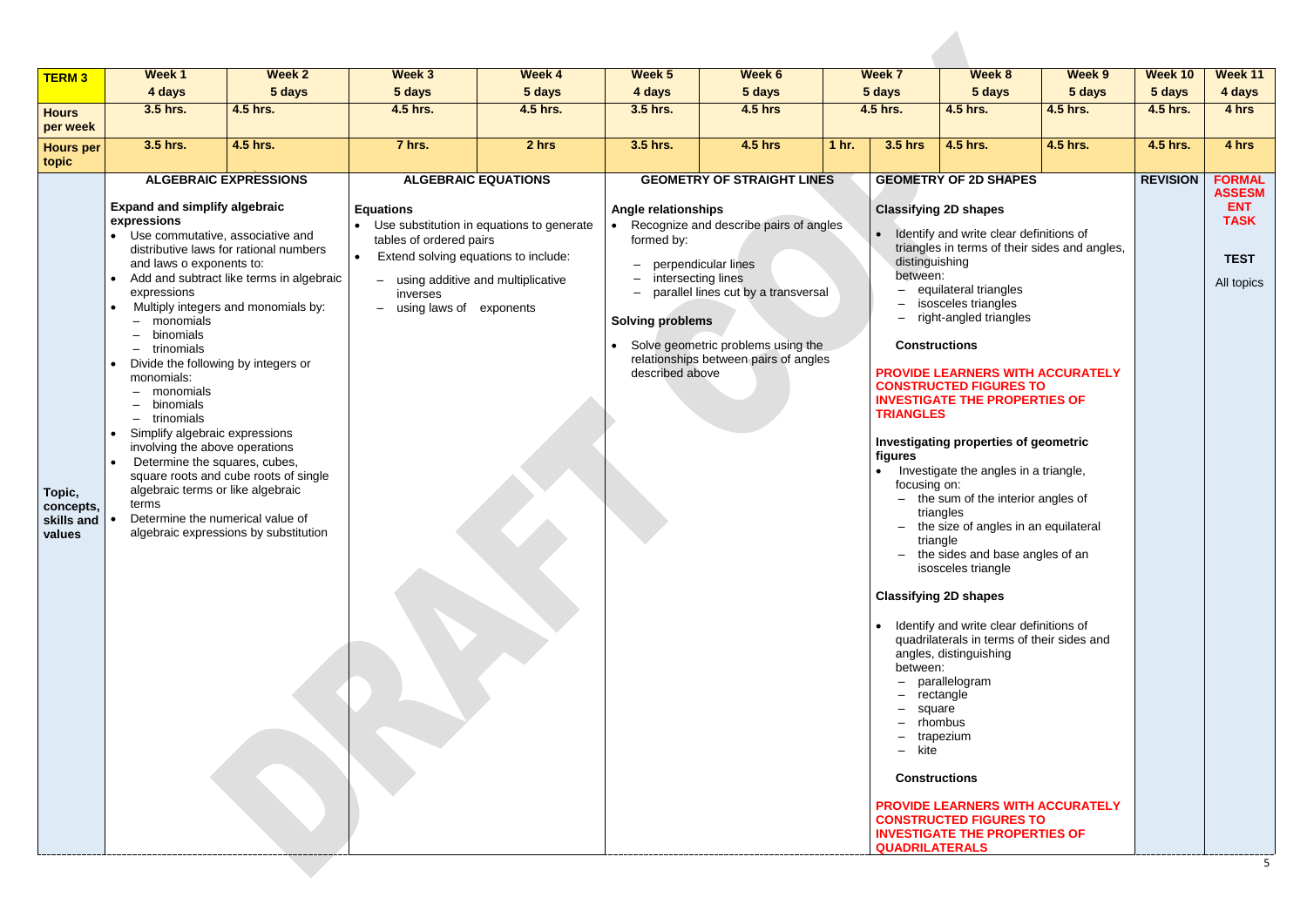| <b>Investigating properties of geometric</b><br>figures<br>• Investigate sides and angles in<br>quadrilaterals, focusing on:<br>- the sum of the interior angles of<br>quadrilaterals<br>the sides and opposite angles of<br>parallelograms<br><b>Solving problems</b><br>Solve geometric problems involving<br>unknown sides and angles in triangles and<br>quadrilaterals, using known properties and<br>definitions.<br>Similar and congruent 2D shapes<br>Identify and describe the properties of<br>congruent shapes<br>Identify and describe the properties of<br>similar shapes<br><b>Solving problems</b><br>Solve geometric problems involving<br>unknown sides and angles in triangles and<br>quadrilaterals,<br>using known properties and definitions.<br>Definitions of:<br>Recognize and interpret rules or<br>Write number sentences to describe<br>Describe, sort, name and compare<br>$\bullet$<br>relationships represented in symbolic<br>problem situations<br>triangles according to their sides and<br>Line segment<br>Ray<br>Analyse and interpret number sentences<br>angles, focusing on:<br>form<br><b>Straight lines</b><br>Identify variables and constants in<br>equilateral triangles<br>that<br><b>Parallel lines</b><br>given formulae and/or equations<br>isosceles triangles<br>describe a given situation<br>- right-angled triangles<br>Perpendicular lines<br>Solve and complete number sentences<br><b>Prerequis</b><br>Describe, sort, name and compare<br>by:<br>$\bullet$<br>ite skill/<br>quadrilaterals in terms of:<br>inspection<br>$\overline{\phantom{0}}$<br>pre-<br>- length of sides<br>- trial and improvement<br>knowledg<br>parallel and perpendicular sides<br>Determine the numerical value of an<br>$\mathbf{e}$<br>- size of angles (right-angles or not)<br>expression<br>Describe and name parts of a circle<br>by substitution.<br>Recognize and describe similar and<br>Identify variables and constants in given<br>congruent figures by comparing:<br>formulae<br>- shape |              |  |  |
|------------------------------------------------------------------------------------------------------------------------------------------------------------------------------------------------------------------------------------------------------------------------------------------------------------------------------------------------------------------------------------------------------------------------------------------------------------------------------------------------------------------------------------------------------------------------------------------------------------------------------------------------------------------------------------------------------------------------------------------------------------------------------------------------------------------------------------------------------------------------------------------------------------------------------------------------------------------------------------------------------------------------------------------------------------------------------------------------------------------------------------------------------------------------------------------------------------------------------------------------------------------------------------------------------------------------------------------------------------------------------------------------------------------------------------------------------------------------------------------------------------------------------------------------------------------------------------------------------------------------------------------------------------------------------------------------------------------------------------------------------------------------------------------------------------------------------------------------------------------------------------------------------------------------------------------------------------------------------------------------------------------------------------------|--------------|--|--|
|                                                                                                                                                                                                                                                                                                                                                                                                                                                                                                                                                                                                                                                                                                                                                                                                                                                                                                                                                                                                                                                                                                                                                                                                                                                                                                                                                                                                                                                                                                                                                                                                                                                                                                                                                                                                                                                                                                                                                                                                                                          |              |  |  |
|                                                                                                                                                                                                                                                                                                                                                                                                                                                                                                                                                                                                                                                                                                                                                                                                                                                                                                                                                                                                                                                                                                                                                                                                                                                                                                                                                                                                                                                                                                                                                                                                                                                                                                                                                                                                                                                                                                                                                                                                                                          |              |  |  |
|                                                                                                                                                                                                                                                                                                                                                                                                                                                                                                                                                                                                                                                                                                                                                                                                                                                                                                                                                                                                                                                                                                                                                                                                                                                                                                                                                                                                                                                                                                                                                                                                                                                                                                                                                                                                                                                                                                                                                                                                                                          |              |  |  |
|                                                                                                                                                                                                                                                                                                                                                                                                                                                                                                                                                                                                                                                                                                                                                                                                                                                                                                                                                                                                                                                                                                                                                                                                                                                                                                                                                                                                                                                                                                                                                                                                                                                                                                                                                                                                                                                                                                                                                                                                                                          |              |  |  |
|                                                                                                                                                                                                                                                                                                                                                                                                                                                                                                                                                                                                                                                                                                                                                                                                                                                                                                                                                                                                                                                                                                                                                                                                                                                                                                                                                                                                                                                                                                                                                                                                                                                                                                                                                                                                                                                                                                                                                                                                                                          |              |  |  |
|                                                                                                                                                                                                                                                                                                                                                                                                                                                                                                                                                                                                                                                                                                                                                                                                                                                                                                                                                                                                                                                                                                                                                                                                                                                                                                                                                                                                                                                                                                                                                                                                                                                                                                                                                                                                                                                                                                                                                                                                                                          |              |  |  |
|                                                                                                                                                                                                                                                                                                                                                                                                                                                                                                                                                                                                                                                                                                                                                                                                                                                                                                                                                                                                                                                                                                                                                                                                                                                                                                                                                                                                                                                                                                                                                                                                                                                                                                                                                                                                                                                                                                                                                                                                                                          | or equations |  |  |

**N.B. BY THE END OF TERM 3, LEARNERS SHOULD HAVE COMPLETED A PROJECT AND A TEST. SEE NOTES ON PROJECT FROM ABRIDGED SECTION 4 OF CAPS.**